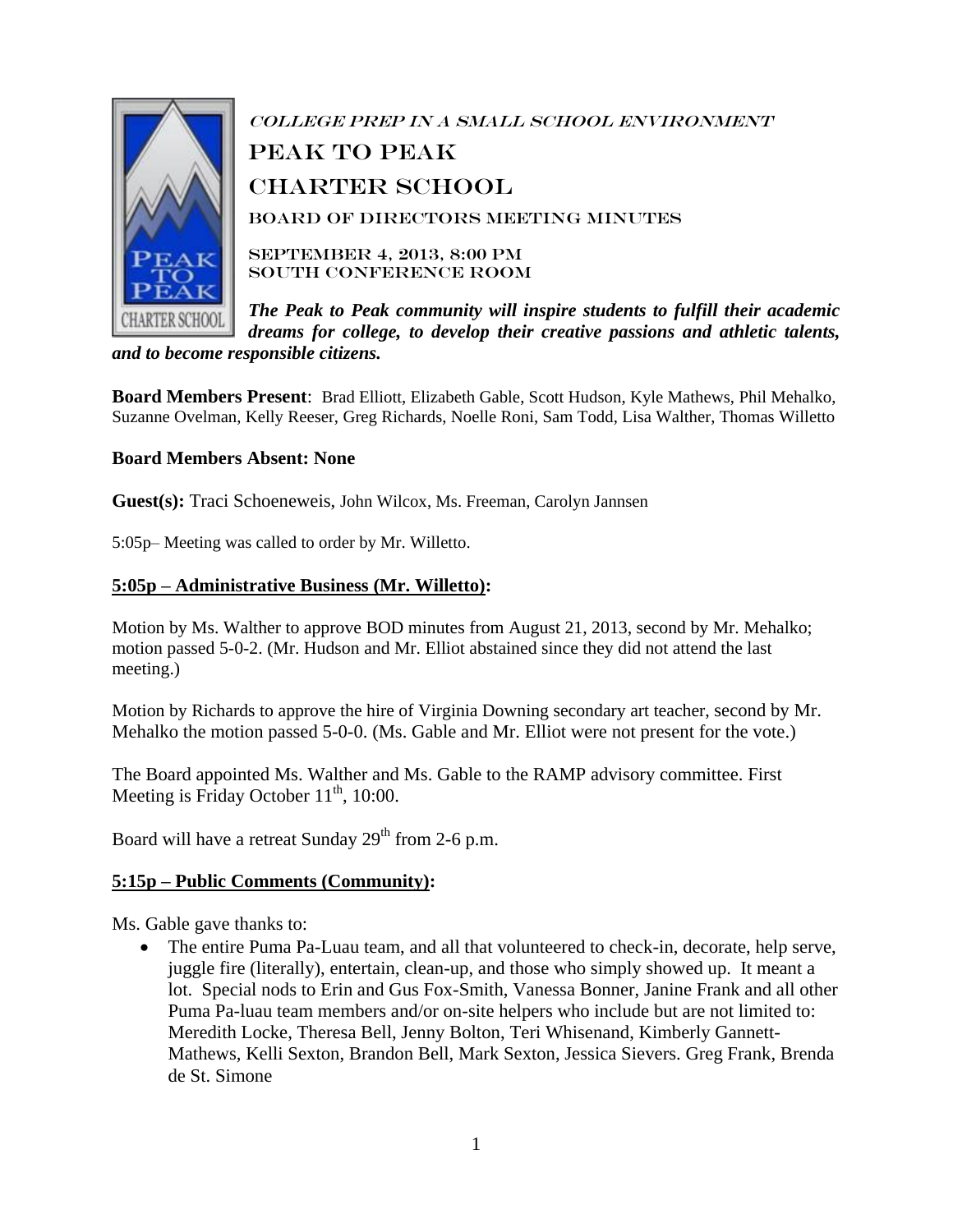• The entire High School team, from Kyle all the way through, for an incredible Back to School night. The teachers were "on", engaged, welcoming and exuded confidence, calm and clarity. Consummate professionals who are to be congratulated.

Ms. Ovelman gave thanks to:

- Everyone that supported back to school night.
- Carolyn Jannsen for the producing the Communications Handbook.

Mr. Todd gave thanks to:

- Executive Leadership Team (ELT) for helping direct morning and afternoon traffic
- The Peak to Peak payroll team for quickly addressing a payroll error by Paychex, which had processed a double payroll.

Ms. Roni gave thanks to:

- The staff for their efforts on Back to School night and for their professionalism during a school lockdown.
- Classroom coordinators and parents for supplying treats for the staff.
- The staff and Community members for participating in the Character assembly.
- The Teachers for professionally welcoming the late arrivals to school.
- Mr. Mathews gave thanks to the following HS Team members:
	- High school staff for Back to School Night on 8/27
	- Tracy Wright, Clara Quinlan and the 12th grade teaching team for JUMP senior day on Friday, August 30th at North Boulder Park
	- Walt Young, current art substitute teacher for filling in while the hiring process went through for our new art teacher, Ms. Virginia Downey
	- Heather Bertarelli and Heather Andony for supporting Walt Young in his sub role this fall.
	- Jake Lehr and Kimberly Struck for supporting our math substitute teachers during Ms. Martin's leave of absence this fall.
	- Janine Frank and Karen Tomanek for supporting our high school volunteer needs.

Ms. Walther gave thanks to:

• New HOD members for volunteering to help our school.

Ms Reeser gave thanks to:

- New HOD members for volunteering to help our school.
- All the Puma Luau volunteers
- Janine Frank for organizing new volunteers
- Traci Schoeneweis for quickly engaging our volunteers by efficiently running background checks
- Jen Dauzvardis for website development and management of password changes. Mr. Willetto gave thanks to:
	- All the Puma Luau volunteers
	- Everyone that supported back to school night for the secondary school
- Ms. Schoeneweis gave thanks to:
	- Thanks to Jennifer Bradfield and Melissa Christensen for all their efforts before and after school.

Mr. Willetto acknowledged receipt of email from Sandy Ray regarding background checks.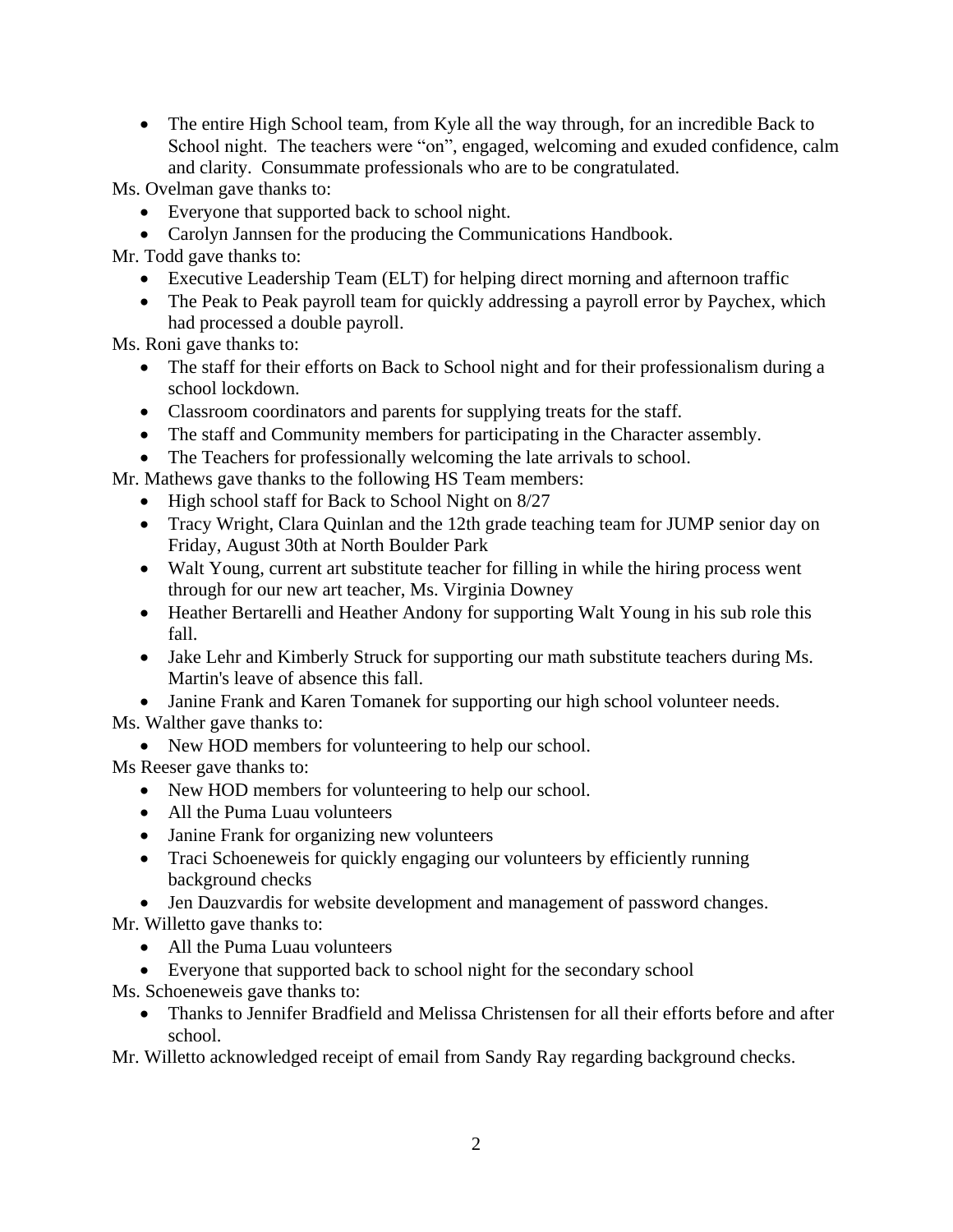# **5:35p Director Report: Center for Professional Development (Ms. Freeman/Ms. Dauzvardis)**

Ms. Freeman briefed the Board on the Center for Professional Development (CPD) achievements from the last year and the plans for the upcoming year.

The CPD's accomplishments in 2012‐13 include:

- Providing opportunities for the Peak to Peak faculty to participate in or facilitate 62 professional development workshops and 55 off-campus events
- Partnering with three schools for induction services
- Faculty presentations in 52 workshops on instructional best practices at partner schools.
- Faculty hosting 256 guest educators observing in classrooms, 22 university practicum students, and one student teacher.
- The CPD partnering with 13 schools for non-induction professional development services, placing 10 Peak to Peak staff members in leadership roles as workshop presenters and consultants.

Ms. Freeman noted that the CPD and Peak to Peak administrators' involvement with National Alliance of Public Charter Schools in Washington DC has brought the school additional national attention and relationships.

The CPD will Colorado Board of Education during the week of September 9th for induction program presentation. This further indicates Peak to Peak's State and National recognition.

Ms. Freeman expressed concern about the long-term volunteer sustainability of Hiring and Organizational Development (HOD) committee. She noted that HOD volunteerism was dramatically reduced for internal job fair volunteering.

The CPD has been receiving good feedback from staff surveys. Ms. Freeman indicated the staff appreciated having:

- More time to collaborate in K-12 environment.
- Educational technology training.
- More choices for PLC (professional learning committees).

# **5:48p Direct of Advancement Update (Ms. Jannsen)**

Ms. Jannsen briefed the Board on the Advancement Office achievements from 2012-2013 and plans for 2013-2014.

Ms. Jannsen noted that:

- The new Communication handbook has received good feedback from the community.
- Last year saw a record net revenue of \$411k
- The Advancement office many functions. This year, Ms. Jannsen plans include Alumni development
- This year's auction will return to the University of Colorado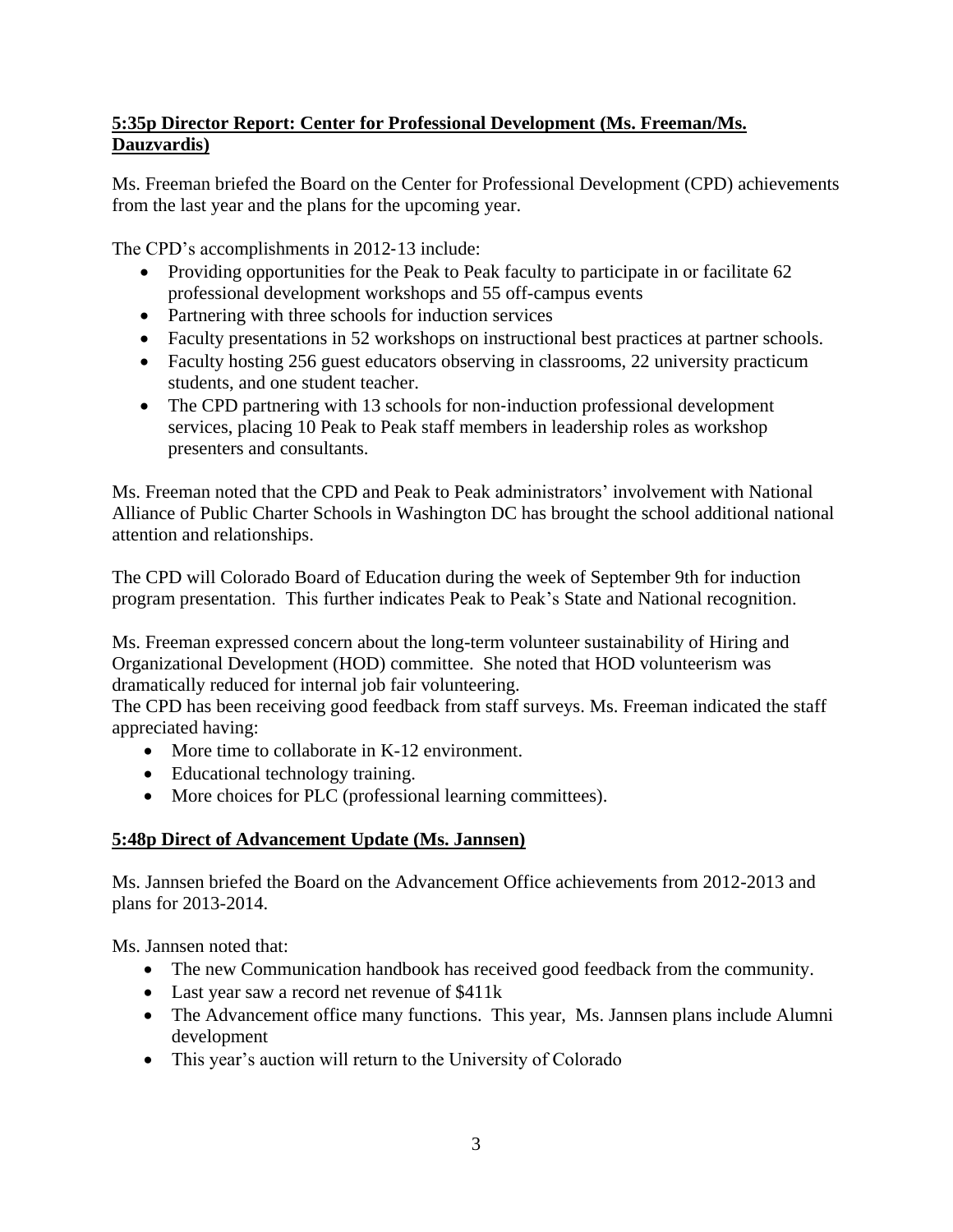Ms. Jannsen thanked Mr. Willetto for his Back to School night speech. Mr. Willetto eloquently asked for volunteers to comeback to even if they have had a bad experience.

The Board discussed the accounting practices and how fundraising efficiency should be calculated.

## **6:00p Director Report: Food Services (Ms. Noel – presented by Sam Todd)**

Mr. Todd briefed the Board on Food Services goals for 2013-2014. The Food Services goals for 2013-2014 are:

- Operate as a School Food Authority (SFA)
- Ensure compliance with USDA meal pattern
- Increase number of reimbursable meals
- Train new staff
- Prepare for the Colorado Department of Education (CDE) review

## **6:18p Bond Rating Update(Mr. Elliot):**

Mr. Elliot updated the Board on Peak to Peak's bond rating. Currently, our bond rating is BBB+ and it is the highest rating that any charter school can attain. During Peak to Peak's last bond rating review with Standard and Poor, the reviewers indicated that Peak to Peak must maintain cash reserves above 110 days of operational costs in order to secure a future BBB+ rating. The benefit of a BBB+ rating allows Peak to Peak to better negotiate bond rates and, thus, lower our monthly mortgage payments.

For planning purposes, our projected 2013/2014 operating cost is \$15,040,000. This equates to a daily operating cost of \$41,205.48 (=\$15,040,000/365 days). To maintain our BBB+ rating, our cash reserves need to equal \$4,532,602.74 (=\$41,205.48 daily operating cost \*110 days of operations) at the end of the 2013/2014 school year. At the completion of the 2012/2013 school year, we maintained \$3.9M in cash reserves. For this school year, we need a budget surplus of \$600,000 to increase our cash reserves from \$3.9M to \$4.5M.

The next meeting with Standard and Poor will be a conference call review.

## **Break**

## **6:34p Board Goals Discussion (Board)**

In developing the Board's 2013-2014 goals, the Board recognized that P2P's success is a reflection of our engaged Community who are committed to education excellence. As such, the Board discussed the goals of developing Community engagement through relationships and of cultivating leadership. The Board discussed developing entry points for volunteering and fundraising for the School.

The Board discussed the benefits of internal personnel development and succession planning and how this saves time as an organization.

The Board plans to further/complete goals planning at their Board retreat in September.